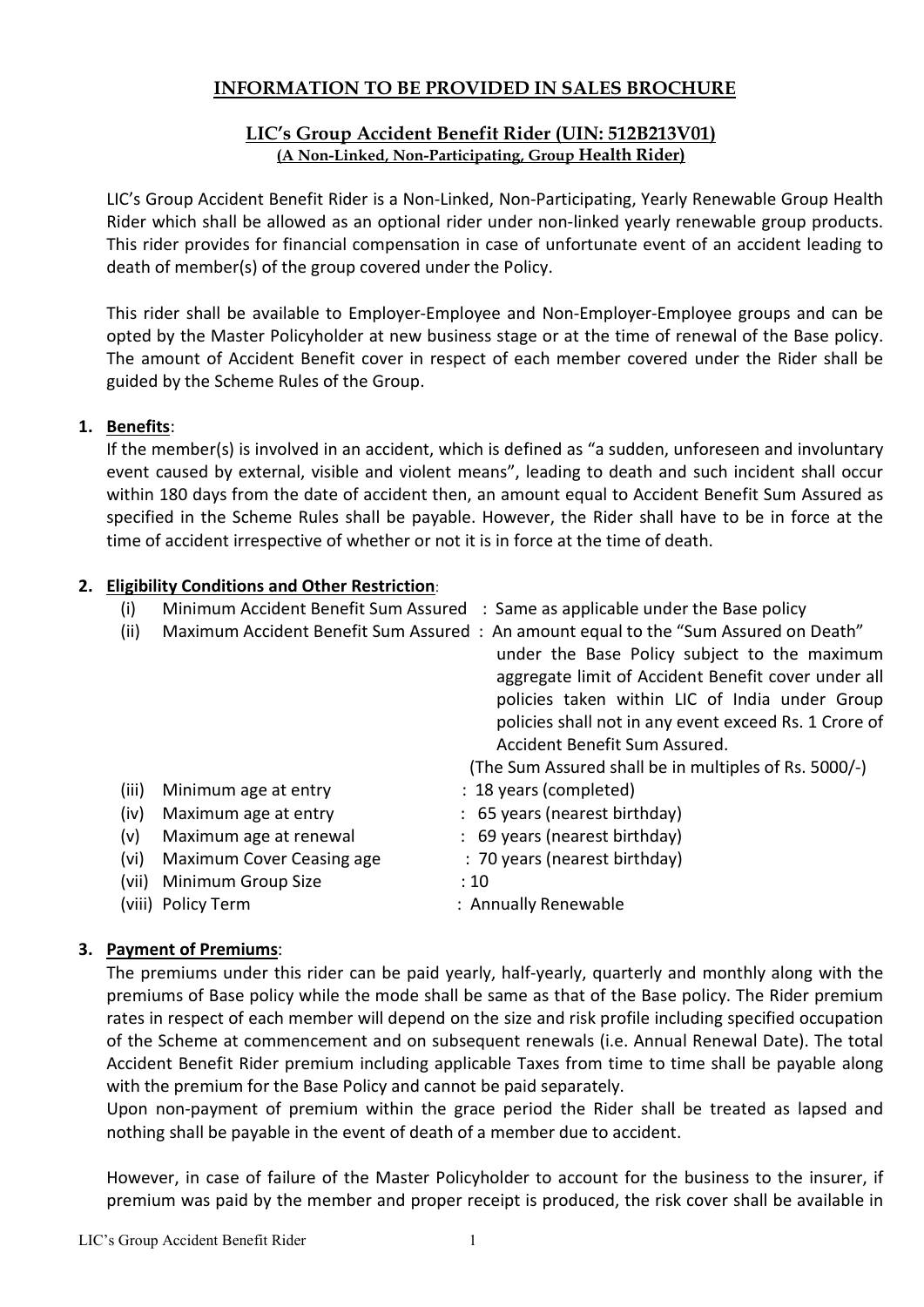respect of that Member. In such cases, the settlement of claim will be net of any outstanding premium not received by the Corporation along with interest on such premium not paid to the Corporation.

4. Grace Period: Grace period for the rider shall be same as under the Base policy.

#### 5. Renewal of Rider:

This Rider is renewable annually on each subsequent Annual Renewal Date as per terms and conditions of Rider along with the Base policy.

The Accident Benefit Sum Assured applicable at Annual Renewal Date shall be in accordance with then prevailing Scheme rules.

If Master Policyholder does not renew this Rider along with Base Policy on any Annual Renewal Date by paying the premiums then falling due on or before due date, the Master Policyholder shall be deemed to have discontinued payment of premiums under the Rider and the Rider will be treated as lapsed and nothing shall be payable in the event of death. The Master Policyholder shall not be entitled to resume payment except with the consent of the Corporation and any claim arising before the subsequent date of renewal shall not be covered.

In case Master Policyholder does not renew the rider and subsequently opts for the rider, then the rider cover shall be resumed from the next Annual Renewal Date subject to the same being approved by the Corporation.

#### 6. Paid-up Value:

This Rider shall not acquire any paid-up value.

#### 7. Revival:

Revival of the Rider shall only be considered along with the revival of the Base policy and in accordance with the Underwriting policy of the Corporation. The terms and conditions shall be same as under the Base policy.

#### 8. Surrender Value:

No Surrender Value shall be available under this Rider.

#### 9. Taxes:

Statutory Taxes, if any, imposed on such insurance riders by the Govt. of India or any other constitutional Tax Authority of India shall be as per the Tax laws and the rate of tax as applicable from time to time.

This applicable tax shall be payable by the Master policyholder and the same shall not be considered for the calculation of benefits payable under the Rider.

#### 10. Free look Period:

The Free look provision shall be applicable to the Master Policyholder/Member (provided the premium is paid by the member) only at the Date of Commencement/Date of entry under this rider.

During the Free Look period of 15 days from the date of receipt of the Rider Endorsement/ Certificate of Insurance by the Master Policyholder/Member, if the Master Policyholder/ Member is not satisfied with the Terms and Conditions of the Rider, he/she may return the Rider Endorsement/Certificate of Insurance along with the Base Policy to the Corporation stating the reason of objections. On receipt of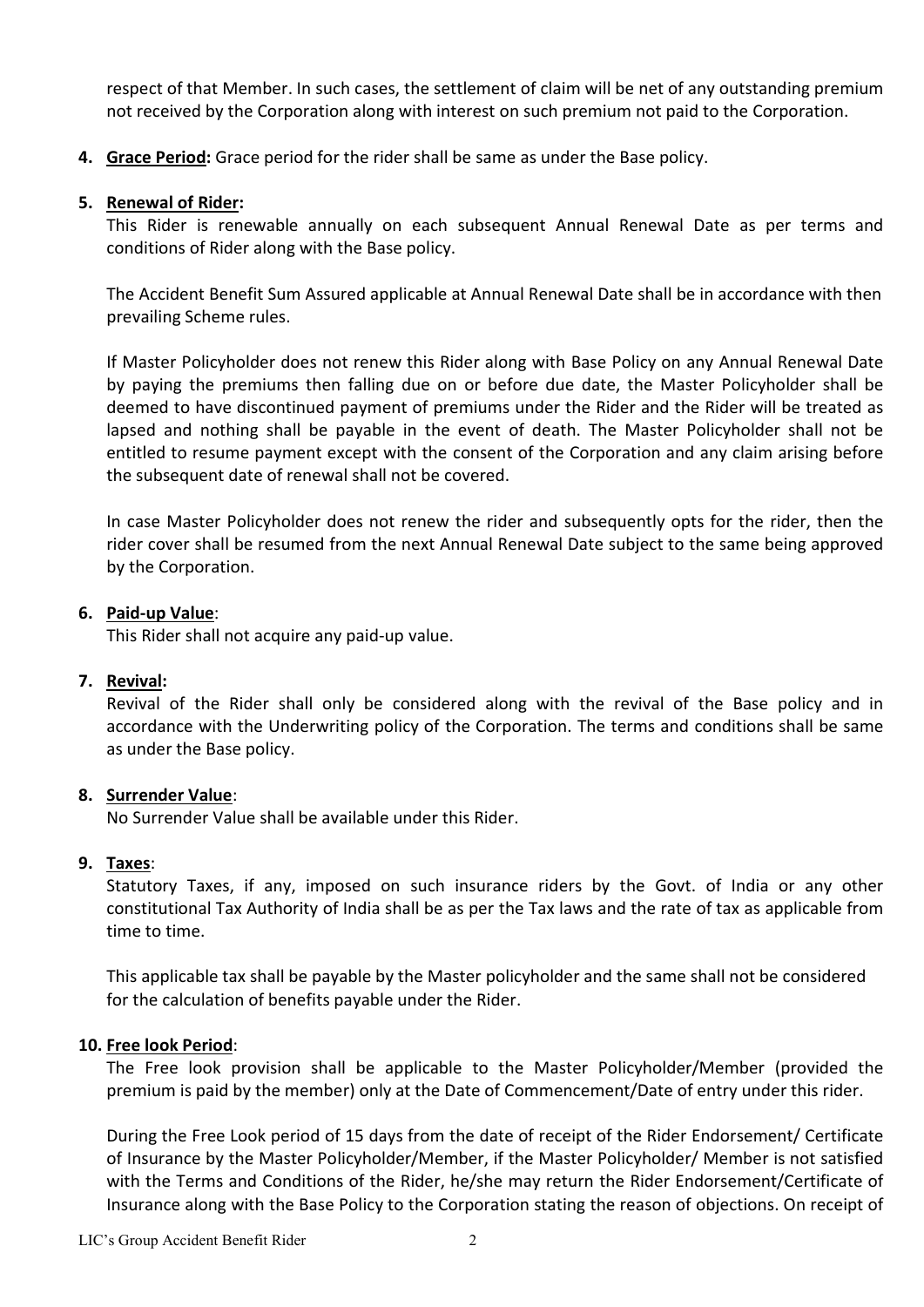the same the Corporation shall cancel the Rider and return the amount of premium deposited for this Rider after deducting the proportionate risk premium (for this Rider) for the period of cover, charges for medical examination, special reports, if any, on account of Rider inclusion and charges for stamp duty.

Further, in case of free look cancellation of the Base Policy, this Rider shall automatically be cancelled. However, the Master Policy to which Rider is attached can be continued even if this Rider is cancelled during the free-look period.

### 11. Exclusions:

The Corporation shall not be liable to pay the Accident Benefit Sum Assured, if the death of the Life Assured shall:

- (i) be caused by intentional self injury, attempted suicide or whilst the Life Assured is under the influence or consumption of intoxicating liquor, narcotic or drug (unless prescribed by doctor as a part of treatment); or
- (ii) be caused by injuries resulting from taking any part in riots, civil commotion, rebellion, war (whether war be declared or not), invasion, hunting, mountaineering, steeple chasing, racing of any kind, paragliding or parachuting, taking part in adventurous sports; or
- (iii) result from the Life Assured committing any criminal act with criminal intent; or
- (iv) arise from employment of the Life Assured in the armed forces or military service. This exclusion is not applicable if the Life Assured was involved in an accident when he is not on duty or was involved in any rescue operations while combating natural calamities in our country; or
- (v) arise from being engaged in police duty (which excludes administrative assignments) in any police organization other than paramilitary forces. This exclusion is not applicable where the option to cover Accident Benefit arising on accident while engaged in police duty, has been chosen or
- (vi) occur after 180 days from the date of accident of the Life Assured.

#### SECTION 45 OF INSURANCE ACT, 1938:

The provision of Section 45 of the Insurance Act, 1938 shall be as amended from time to time. The simplified version of this provision is as under:

Provisions regarding policy not being called into question in terms of Section 45 of the Insurance Act, 1938 are as follows:

- 1. No Policy of Life Insurance shall be called in question on any ground whatsoever after expiry of 3 yrs from
	- a. the date of issuance of policy or
	- b. the date of commencement of risk or
	- c. the date of revival of policy or
	- d. the date of rider to the policy
	- whichever is later.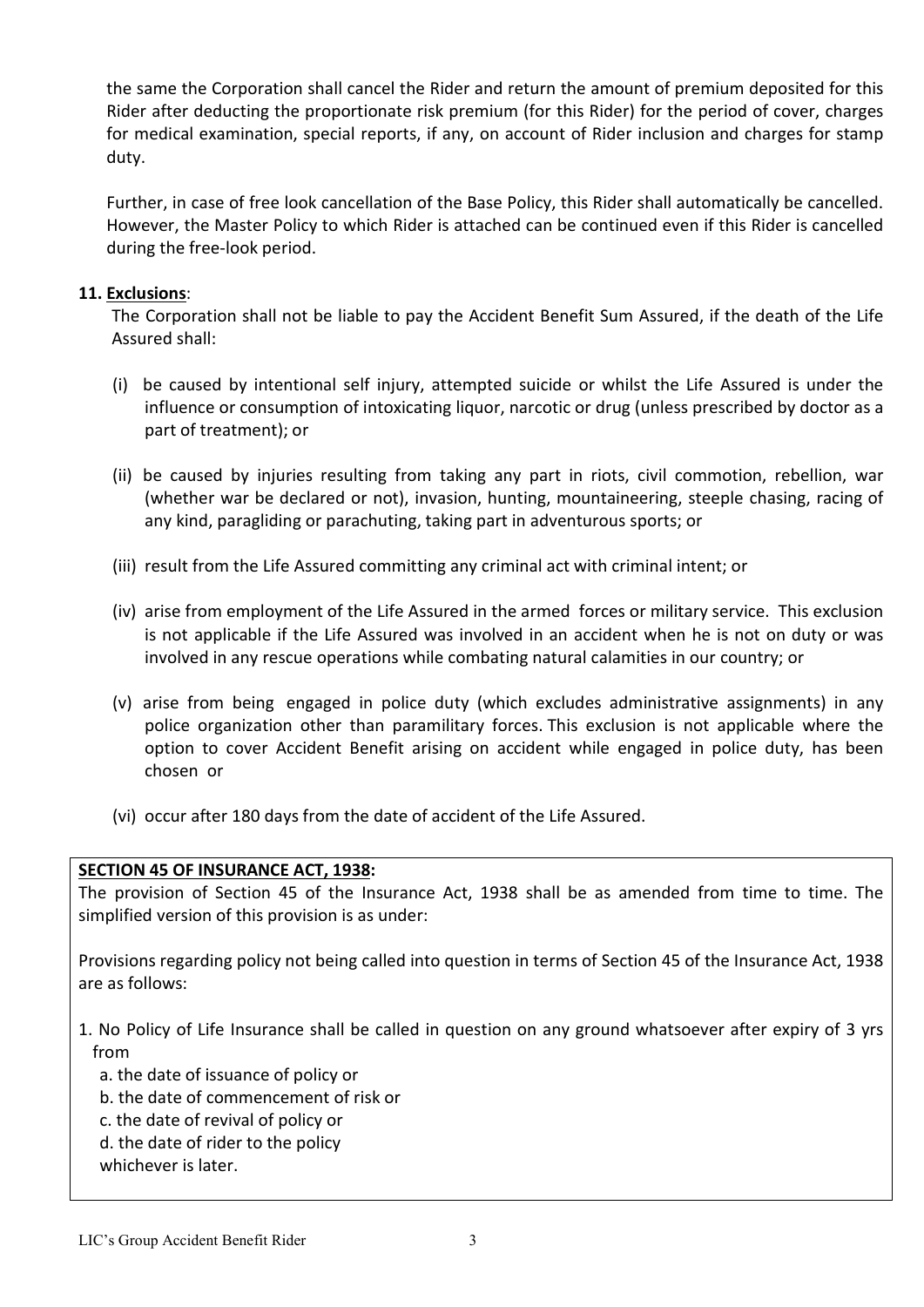- 2. On the ground of fraud, a policy of Life Insurance may be called in question within 3 years from a. the date of issuance of policy or
	- b. the date of commencement of risk or
	- c. the date of revival of policy or
	- d. the date of rider to the policy
	- whichever is later.

For this, the insurer should communicate in writing to the insured or legal representative or nominee or assignees of insured, as applicable, mentioning the ground and materials on which such decision is based.

- 3. Fraud means any of the following acts committed by insured or by his agent, with the intent to deceive the insurer or to induce the insurer to issue a life insurance policy:
	- a. The suggestion, as a fact of that which is not true and which the insured does not believe to be true;
	- b. The active concealment of a fact by the insured having knowledge or belief of the fact;
	- c. Any other act fitted to deceive; and
	- d. Any such act or omission as the law specifically declares to be fraudulent.
- 4. Mere silence is not fraud unless, depending on circumstances of the case, it is the duty of the insured or his agent keeping silence to speak or silence is in itself equivalent to speak.
- 5. No Insurer shall repudiate a life insurance Policy on the ground of Fraud, if the Insured / beneficiary can prove that the misstatement was true to the best of his knowledge and there was no deliberate intention to suppress the fact or that such mis-statement of or suppression of material fact are within the knowledge of the insurer. Onus of disproving is upon the policyholder, if alive, or beneficiaries.
- 6. Life insurance Policy can be called in question within 3 years on the ground that any statement of or suppression of a fact material to expectancy of life of the insured was incorrectly made in the proposal or other document basis which policy was issued or revived or rider issued. For this, the insurer should communicate in writing to the insured or legal representative or nominee or assignees of insured, as applicable, mentioning the ground and materials on which decision to repudiate the policy of life insurance is based.
- 7. In case repudiation is on ground of mis-statement and not on fraud, the premium collected on policy till the date of repudiation shall be paid to the insured or legal representative or nominee or assignees of insured, within a period of 90 days from the date of repudiation.
- 8. Fact shall not be considered material unless it has a direct bearing on the risk undertaken by the insurer. The onus is on insurer to show that if the insurer had been aware of the said fact, no life insurance policy would have been issued to the insured.
- 9. The insurer can call for proof of age at any time if he is entitled to do so and no policy shall be deemed to be called in question merely because the terms of the policy are adjusted on subsequent proof of age of life insured. So, this Section will not be applicable for questioning age or adjustment based on proof of age submitted subsequently.

[Disclaimer: This is not a comprehensive list of Section 45 of the Insurance Act, 1938, and only a simplified version prepared for general information. Policyholders are advised to refer to Section 45 of the Insurance Act, 1938, for complete and accurate details.]